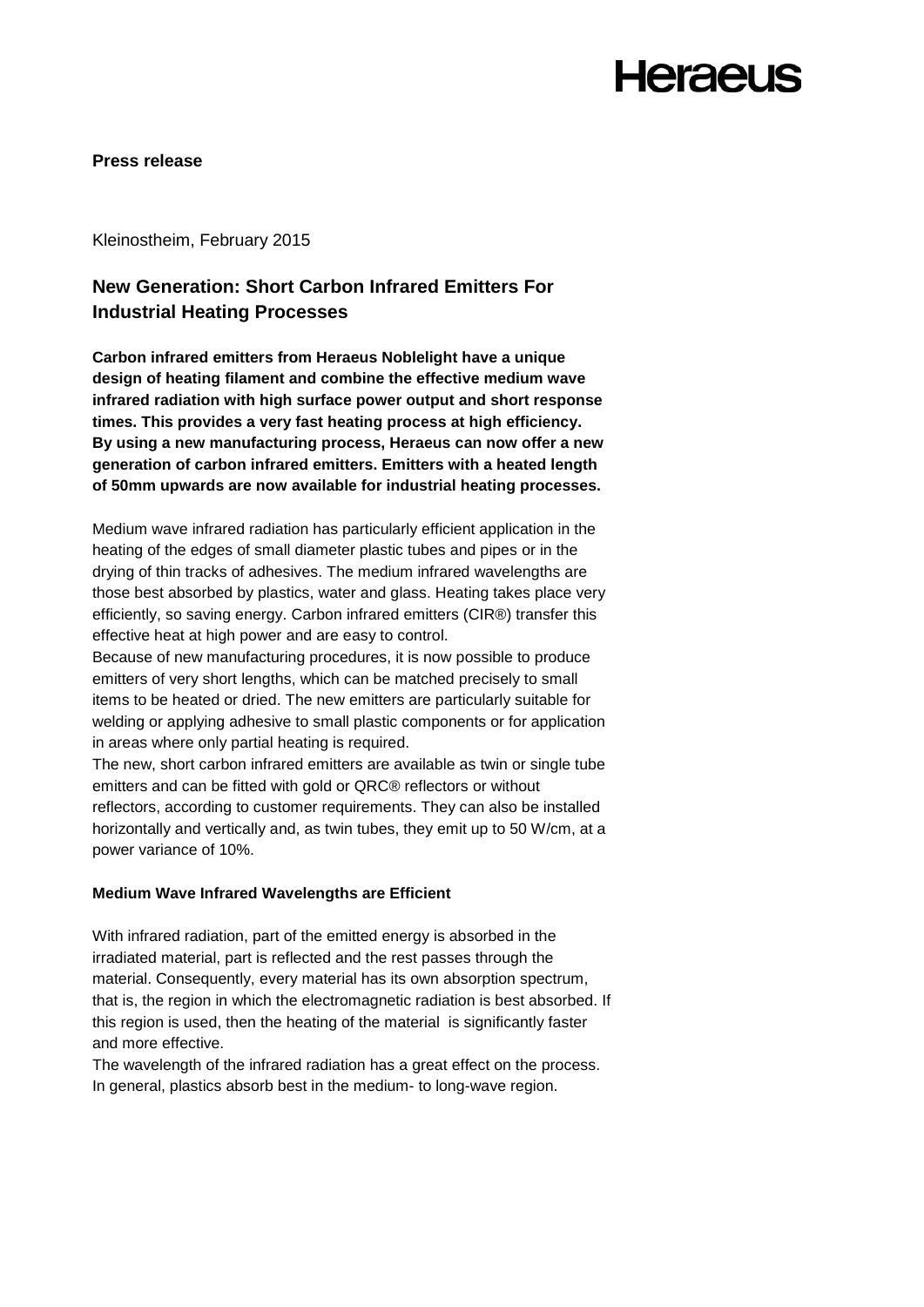# **Heraeus**

Page 2

**Heraeus,** the technology group headquartered in Hanau, Germany, is a leading international family-owned company formed in 1851. We create high-value solutions for our customers, strengthening their competitiveness for the long term. Our activities focus on a number of markets: chemical and metals, energy and the environment, communications and electronics, health, mobility, and industrial applications. In fiscal year 2013, Heraeus achieved product revenue of €3.6 billion and precious metals trading revenue of €13.5 billion. With some 12,500 employees in over 110 subsidiaries worldwide, Heraeus holds a leading position in its global markets.

**Heraeus Noblelight GmbH** with its headquarters in Hanau and with subsidiaries in the USA, Great Britain, France, China and Australia, is one of the technology- and market-leaders in the production of specialist light sources and systems. In 2013, Heraeus Noblelight had an annual turnover of 138 Million € and employed 875 people worldwide. The organization develops, manufactures and markets infrared and ultraviolet emitters, systems and solutions for applications in industrial manufacture, environmental protection, medicine and cosmetics, research, development and analytical measurement techniques..

For further information, please contact:

| Technical: | Heraeus Noblelight GmbH                       |
|------------|-----------------------------------------------|
|            | Reinhard-Heraeus-Ring 7                       |
|            | D-63801 Kleinostheim                          |
|            | Tel +49 6181/35-8545, Fax +49 6181/35-16 8545 |
|            | E-Mail hng-infrared@heraeus.com               |
|            |                                               |

Press: Dr. Marie-Luise Bopp Heraeus Noblelight GmbH, Abteilung Marketing/Werbung Tel +49 6181/35-8547, Fax +49 6181/35-16 8547 E-Mail marie-luise.bopp@heraeus.com [www.heraeus-noblelight.com](http://www.heraeus-noblelight.com/)